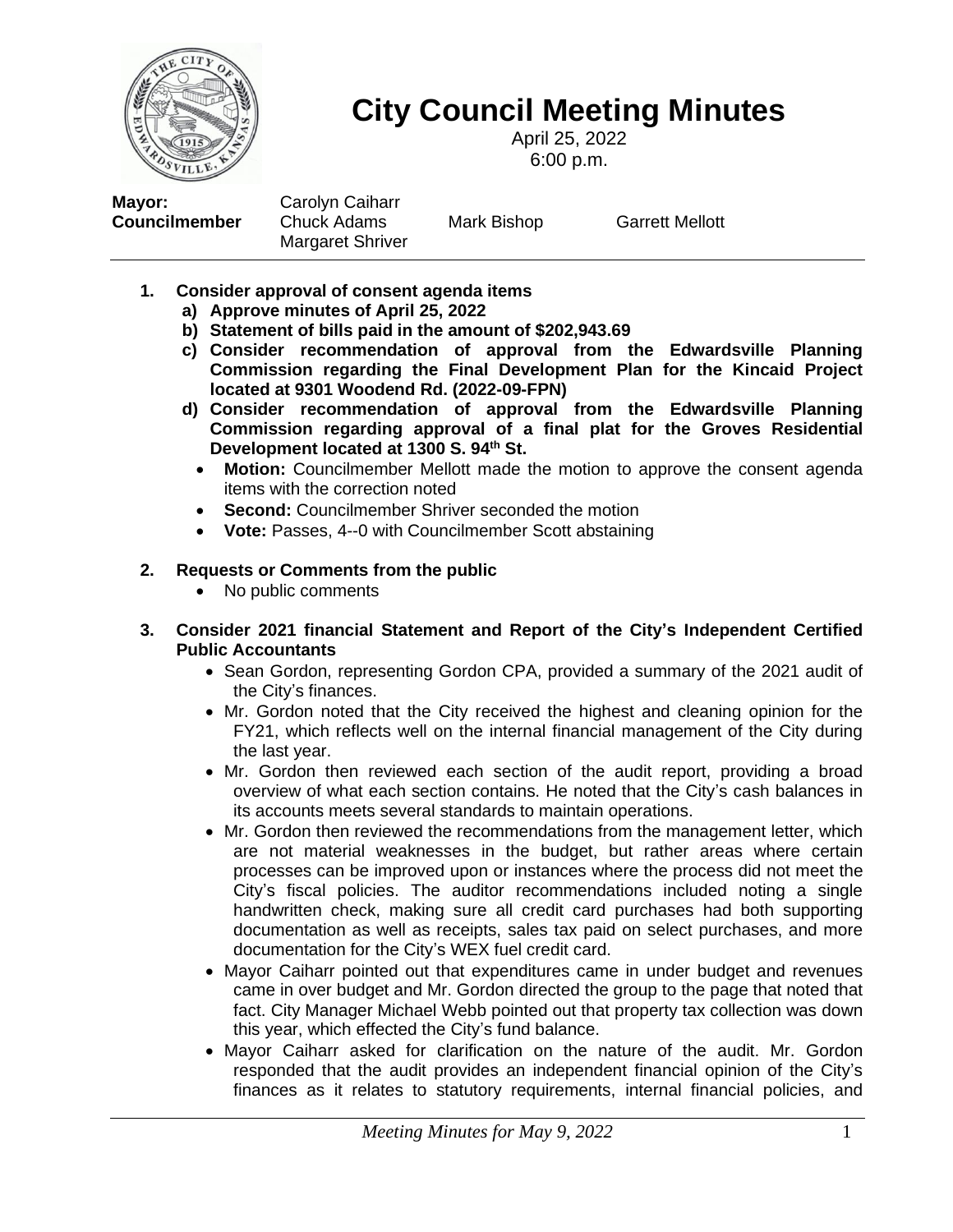industry best practices. It is not an audit to determine the value of how funds are being allocated, but rather that the allocations are being done legally and within the boundaries of financial policies of the City. It is in that context that the auditors provided its highest and cleanest opinion of the City's financial operations.

- **Motion**: Councilmember Mellot made the motion to accept the report from the City's auditor
- **Second**: Councilmember Bishop seconded the motion
- **Vote**: Passes, 4-0

#### **4. Hear a presentation regarding the 98th St. project (105 N-0728-01)**

- David Nolte, Project Engineer for this effort from BHC, provided a report to the Council regarding the project planning process.
- Mr. Nolte reviewed the project status, including the right-of-way acquisition status of the 20 impacted properties.
- Mr. Nolte reviewed the change in cost estimates due to recent price increases. As it stands, updated costs are estimated to increase approximately 21% to \$10.7 million.
- Cost reduction options were reviewed, which included removing streetlights from the area, stopping the project at Riverview Ave., and reducing the budgeted contingency percentage from 20% to 15%.
- There was discussion among the Council on these cost saving options, and a general consensus was come to stop the project at Riverview Ave. but to maintain streetlights. Reducing the level of contingency was also discussed.
- Mr. Nolte noted there would be an upcoming STP meeting, which will discuss additional infrastructure coming into the region and possible use of ARP funds for City projects.
- There was additional discussion on next steps, with Mr. Nolte pointing out that BHC is hoping to let the project in November of 2022.
- No official action was taken at this time.
- **5. Consider recommendation of approval from the Edwardsville Planning Commission regarding the rezoning of property located at 1301 S. 94th St./1138 S. 98th St. and consider Ordinance No. 1053 finalizing the same**
	- City Planner Bradley Hocevar presented this item, reviewing the application process leading up to this item.
	- The area in question is proposed to be re-platted to two parcels and will be rezoned to allow for the construction of single family homes located at 1-acre lots (or larger). Easements were included in the final plat to allow for sewer connection to this site.
	- Mr. Hocevar reviewed the Planning Commission public hearing, which saw no one speak in objection to the item.
	- Mr. Webb noted that the area in question is addressed 1300 S. 94<sup>th</sup>, not 1301.
	- Councilmember Shriver asked about the number of units, which Mr. Webb noted it was approximately 47 new builds included in the project.
	- Mayor Caiharr noted that from a real estate perspective, this project addresses many needs in the City and the region. Mr. Webb noted it was being designed with a rural character in mind.
	- **Motion**: Councilmember Adams made the motion to adopt Ordinance No. 1053
	- **Second:** Councilmember Bishop seconded the motion.
	- **Vote**: Passes, 5-0 with Mayor Caiharr voting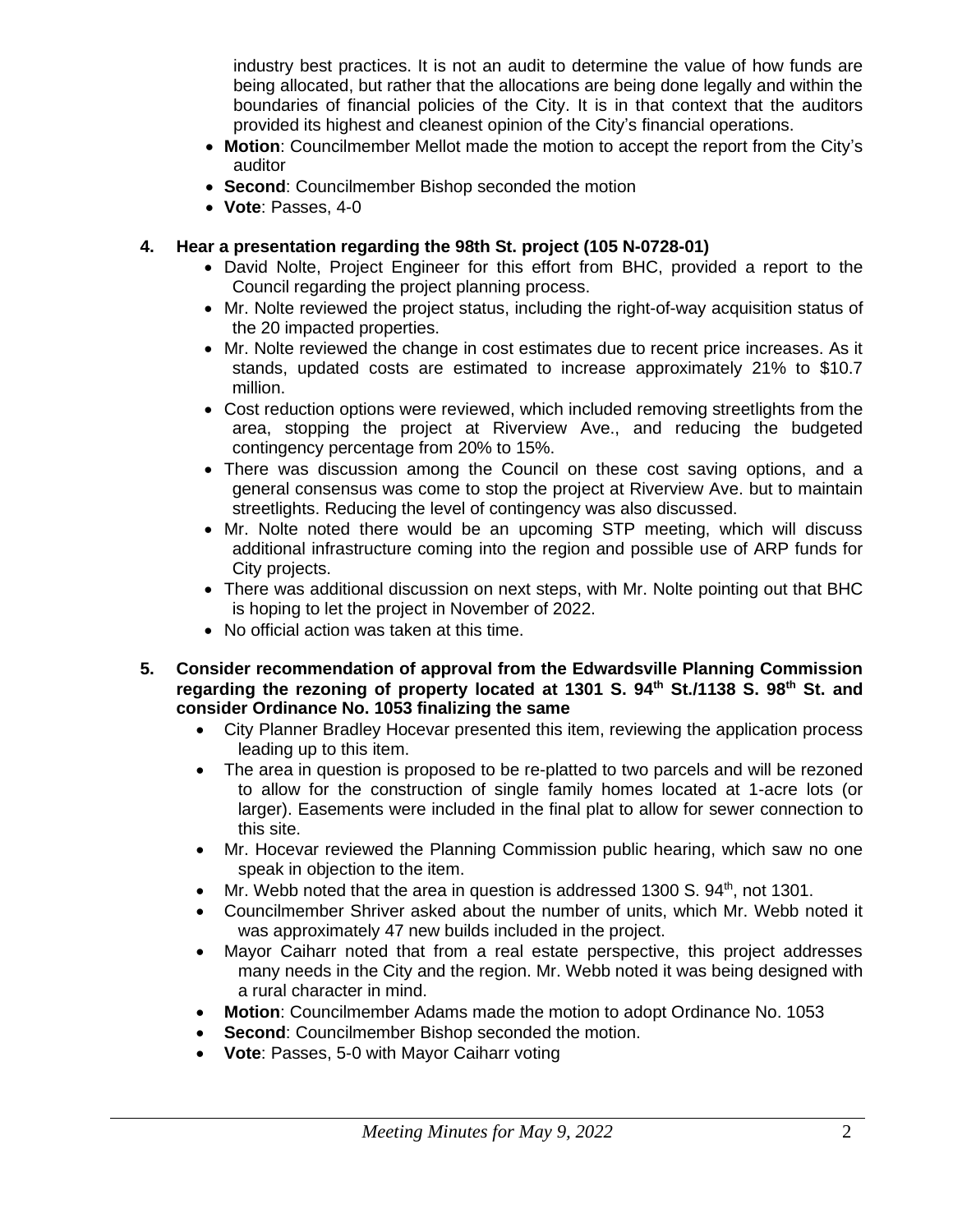- **6. Consider recommendation of approval from the Edwardsville Planning Commission regarding the rezoning of property located at 502 Highland Dr. and consider Ordinance No. 1054 finalizing the same**
	- City Planner Bradley Hocevar provided the summary report for this item.
	- The proposed rezoning will encompass about 11 acres of land and the rezoning will allow for 25 owner-occupied town homes as part of the rural housing improvement district (RHID), previously approved by the Council.
	- Mr. Hocevar reviewed the public hearing process, noting that no objections were heard at that time.
	- There was discussion about the use of green space on the east side of the property. There is a substantial elevation change in this area.
	- Dustin Baker, representing the developers, provided additional context on the vacant area and how it could be utilized with public features.
	- There was discussion about the draining implications of some of the improvements.
	- **Motion:** Councilmember Bishop made the motion to adopt Ordinance No. 1054
	- **Second:** Councilmember Adams seconded the motion
	- Councilmember Adams asked about the house on the west side of the area and if it would remain there, which Mr. Webb noted all of the existing structures would be removed
	- **Vote:** Passes, 5-0 with Mayor Caiharr voting

# **7. City Manager Report**

#### **a. Hear presentation on construction methods for public projects**

- City Manager Michael Webb gave a presentation on construction methods for public projects. This is a follow-up from discussions that took place at the recent City Council workshop.
- Mr. Webb provided a review of the different processes used for these kinds of projects, including Design-Bid-Build, Design-Build, and Construction Management at Risk.
- Mr. Webb reviewed the pros and cons of each approach, noting they all have their advantages depending on how the projects are structured.
- Police Chief Mathies and Fire Chief Whitham noted how the concepts initially put together by KBS and ArcImages has shifted over the last few years.
- Mr. Webb pointed out the City's capacity for debt is relatively high, per the results of the audit.
- There was discussion on the layout of the downtown area as it related to the placement of retail and government buildings.
- There was a general consensus that a single facility for administration and public safety was the preferred option from the Council, though no formal direction was given.
- No formal action was taken as a result of this discussion
- After his presentation, Mr. Webb noted he would be on vacation from May 16 until May 31
- Public Works Director Dustin Zenger noted his last day would be May 20 and thanked the Council for their commitment to Public Works and for the opportunity to work for the City. He was grateful to be able to work with the City over the last few years and for the people he met.

# **8. Council and Mayor Comments**

Councilmember Adams expressed his gratitude to the staff for the work that went into the audit.